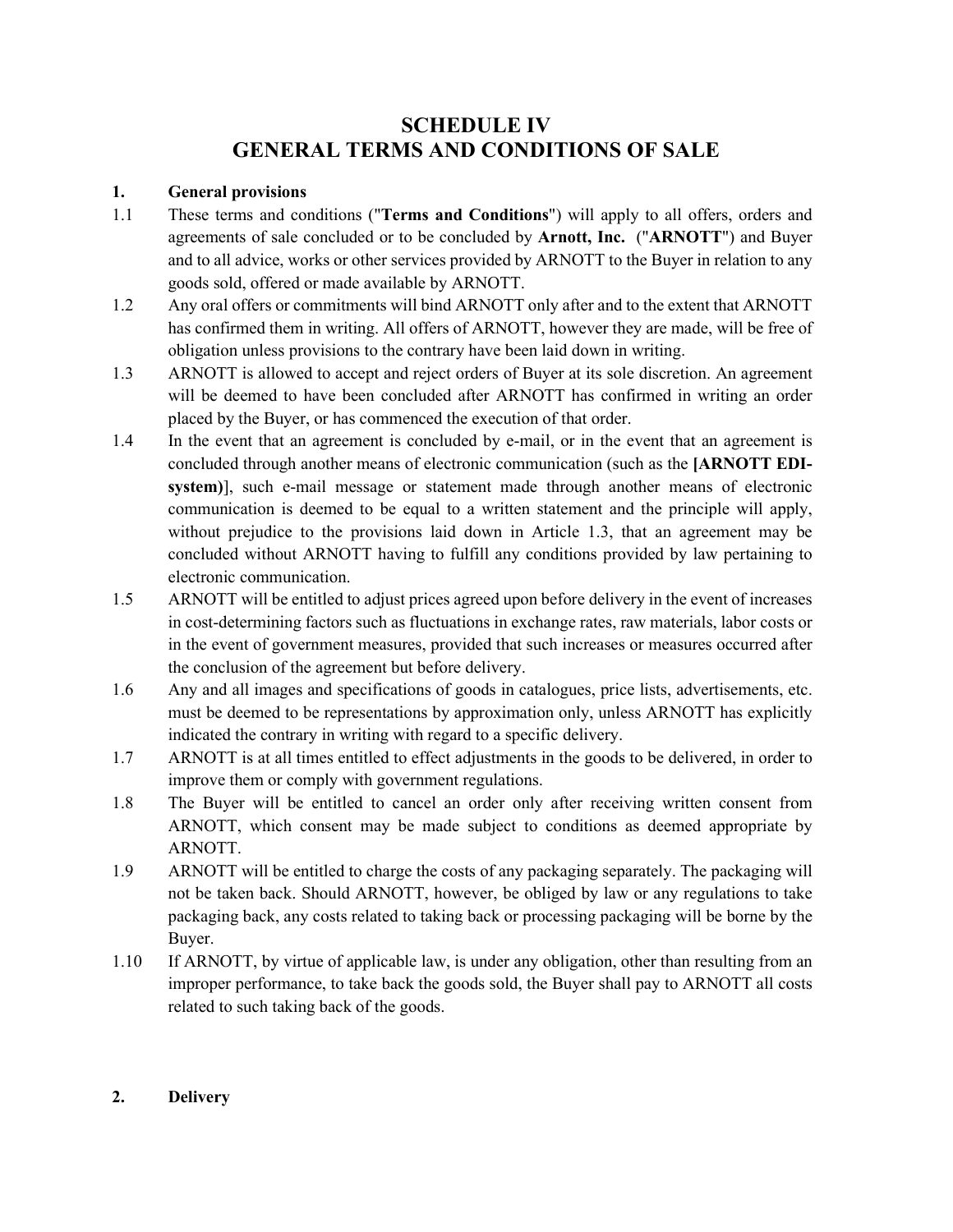- 2.1 Unless otherwise agreed in writing, ARNOTT will arrange for transport of the goods to the premises of the Buyer or to any other destination designated by the Buyer. The costs thereof, and any costs and taxes involved therewith or ensuing therefrom (including but not limited to insurances, tariffs and custom duties) will be borne by the Buyer. The Buyer will be obliged to take delivery of the goods upon ARNOTT's first request. The risk of loss and damage to the goods will transfer to the Buyer at the moment the goods are ready for loading onto the means of transport at ARNOTT's premises.
- 2.2 Any delivery times quoted by ARNOTT may not be considered to be firm deadlines, unless provisions to the contrary have been explicitly agreed upon in writing between the parties. In the event of late delivery, **[ARNOTT must be declared to be in default in writing, in which case ARNOTT will be granted a reasonable term of at least fourteen (14) working days as of the date of the receipt of notification to fulfill its obligations.]** In the event that such extended term is exceeded, the Buyer will be entitled to dissolve the particular agreement to purchase or part of the particular agreement to purchase, only with respect to the goods not delivered. Buyer shall have no other remedy regarding goods not delivered. In such an event, ARNOTT will not be liable to pay damages, unless such damages are the direct consequence of an intentional act or intentional omission or of gross negligence of ARNOTT's executive management.
- 2.3 ARNOTT is entitled to deliver the goods sold piecemeal.
- 2.4 The Buyer is obliged to accept delivery of the goods upon ARNOTT's first request thereto. If Buyer fails to accept delivery, the Buyer will be liable for all costs and damages resulting therefrom, including but not limited to the costs of storing and re-delivering the goods.
- **3. Payment**
- **3.1 Unless otherwise agreed in writing, all prices are quoted exclusive of any VAT, sales tax, transport and insurance costs and all other costs, to be determined in accordance with these terms and conditions. All payments must be made in U.S. Dollars.**
- **3.2 Unless otherwise agreed in writing, the Buyer will pay the entire purchase price in advance, or the remainder thereof in the event of advance deposit, within thirty (30) days after the invoice date, at the discretion of ARNOTT, by transfer to or deposit into an account indicated by ARNOTT, without any deduction, discount or set-off. Submission of a complaint will not suspend the Buyer's obligation to pay.**
- **3.3 If the Buyer fails to pay within thirty (30) days after the invoice date, it will be in default and all claims of ARNOTT will become fully due and payable immediately. In that event, ARNOTT will also be entitled to compensation of the statutory interest (as it applies to trade agreements) plus 2%, with respect to the outstanding amount until the date of payment in full. The amount subject to this contractual interest will, as the case may be, be calculated after the end of each year, and increased by the interest owed over that year.**
- 3.4 In the event of untimely payment, ARNOTT will be entitled to compensation of all extrajudicial costs, including but not limited to costs involved in sending reminders, one or more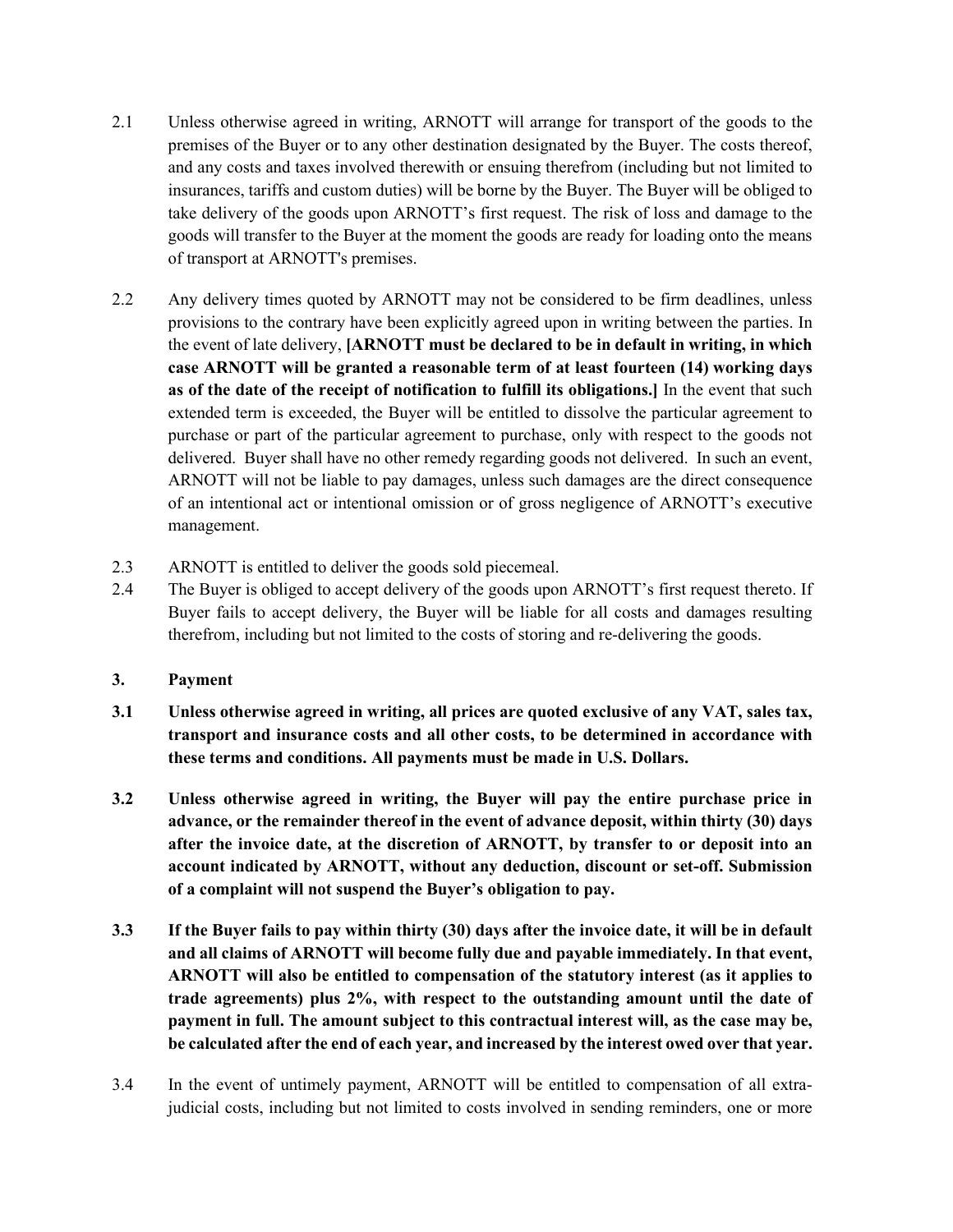notices of default or demand notices, which extra-judicial costs will amount to at least fifteen percent (15%) of the total amount payable, subject to a minimum of U.S. Dollars \$1,000.

- **3.5 ARNOTT will be entitled to require the Buyer to effect advance payment of an amount to be determined at ARNOTT's discretion before it commences the execution of an order or commission.**
- 3.6 In the event that ARNOTT is fully or largely successful in legal proceedings against the Buyer, the Buyer will be obliged to compensate all costs and legal fees incurred by ARNOTT in connection with such proceedings, even to the extent that such fees and costs exceed the cost award made by the court. ARNOTT may invoke this clause irrespective of whether the Buyer has appealed against the relevant judgment at the applicable court of appeal.

# **4 Retention of title**

- 4.1 ARNOTT will retain title to all goods delivered and to be delivered to the Buyer until full payment of all purchase amounts has been received, as well as any amounts owed by the Buyer pertaining to work performed by ARNOTT in connection with such purchase agreements and any claims pursuant to any failure in the performance of such agreements on the part of the Buyer.
- 4.2 The Buyer will be obliged to store the goods delivered under retention of title with due care, ensuring that they are recognizable as the property of ARNOTT. In addition, it will be obliged to insure such goods against, inter alia, fire and water damage and theft. The Buyer will pledge to ARNOTT any claims it has pursuant to such insurance policies upon ARNOTT's first request, as additional security with respect to ARNOTT's claims against the Buyer.
- 4.3 In the event that the Buyer fails in the performance of any obligation vis-à-vis ARNOTT, or in the event that ARNOTT has good reason to fear that the Buyer will fail in the performance of its obligations, ARNOTT will be entitled to recover the goods delivered under retention of title or to have such recovered, even when the goods have to be detached. The Buyer will cooperate accordingly. The Buyer will bear the costs of recovery, without prejudice to ARNOTT's right to further damages.
- 4.4 Buyer acknowledges that (i) ARNOTT would be irreparably harmed as a result of a breach by Buyer of any provision of these Terms and Conditions (Schedule IV), (ii) no amount of money would adequately compensate ARNOTT for such harm (to the extent not arising from failure by Buyer to pay for goods supplied by ARNOTT), and (iii) it would be difficult, if not impossible, to calculate the monetary damages which might accrue to ARNOTT as a result of such breach. Buyer therefore agrees that in the event of any breach or contemplated breach of the terms or provisions of these Terms and Conditions (to the extent not arising from failure by Buyer to pay for goods supplied by ARNOTT), ARNOTT shall be entitled to obtain an injunction or similar equitable relief against Buyer from any court of competent jurisdiction in order to enforce the provisions hereof. Notwithstanding the foregoing, ARNOTT shall also be entitled to obtain monetary damages to the extent calculable as a result of the breach by Buyer of the provisions of these Terms and Conditions.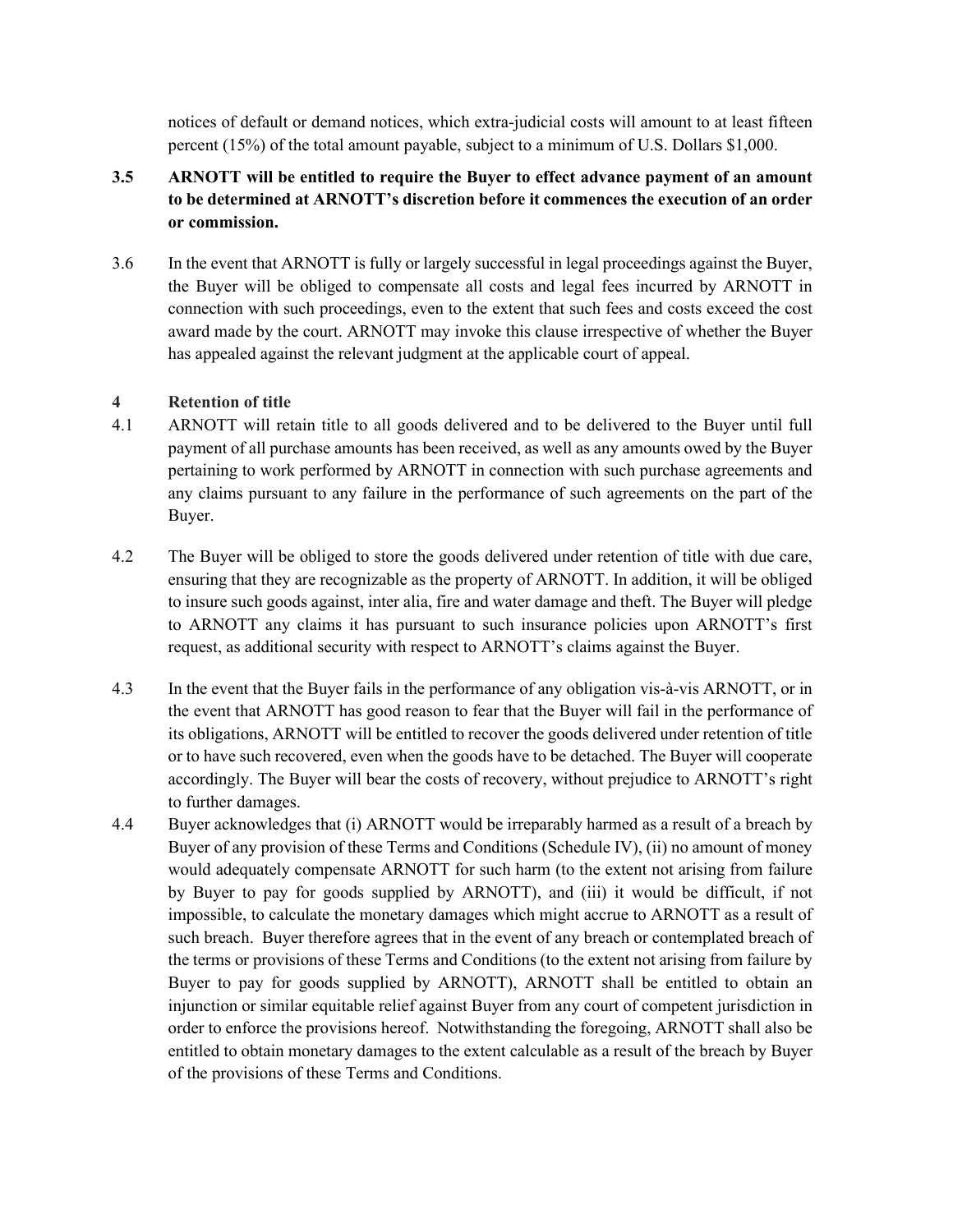# **5. Force majeure**

- 5.1 If ARNOTT fails in the performance of its obligations due to an event of force majeure, ARNOTT will not be liable. To the extent that the circumstance making performance impossible is not of a permanent nature, ARNOTT's obligations will be suspended. In the event that the period during which performance is not possible due to force majeure exceeds two (2) months or is expected exceed two (2) months, both parties will be entitled to cancel the order, without any obligation to pay the damages that may arise as a result.
- 5.2 In the event that ARNOTT has already partially fulfilled its obligations upon the occurrence of the situation of force majeure, or is only able to fulfill its obligations in part, it will be entitled to separately invoice the part already supplied or the part that can still be supplied and the Buyer will be obliged to pay that invoice as if it pertained to a separate order.
- 5.3 A situation of force majeure affecting ARNOTT within the meaning of this article will be deemed to have occurred in the event of, inter alia, strikes, a shortage of raw materials, delay, transport problems, war or threat of war, full or partial mobilization, riots, sabotage, floods, fire or other forms of destruction within ARNOTT's company, lockouts and industrial actions, breakdowns of machines or tools or other breakdowns within ARNOTT's company. A situation of force majeure must also be deemed to have occurred on the part of ARNOTT in the event that one or more of the above-mentioned circumstances occurs within the companies of ARNOTT's suppliers and ARNOTT cannot or could not promptly perform its obligations as a consequence.

# **6. Complaints and inspection**

- 6.1 The goods delivered must be checked by or for the Buyer upon delivery with respect to numbers and visible defects and any shortages or visible defects must be reported to ARNOTT immediately after delivery. The Buyer must report defects not visible upon delivery within 48 hours of their discovery, and, if earlier, in any event, within 48 hours after the time that the Buyer should reasonably have discovered them. The Buyer will not be entitled to any claim or damages if the defect results from any incorrect operation, installation, storage, maintenance or from transport or any other event that shall be attributed to the Buyer.
- 6.2 The Buyer will be obliged to perform the inspection or to have the inspection performed with due care, upon receipt of the goods. The Buyer will bear the risk for inspecting the goods by means of random checks and may not rely on the fact that it did not observe a defect that was visible and could have been discovered upon delivery because it - or a third party engaged by it - did not inspect the entire shipment.
- 6.3 In the event of a complaint on good grounds, ARNOTT will only be obliged to be decided at the ARNOTT's discretion - to repair the defect, to replace the relevant good or to credit or refund the amount charged in connection with the defective good in whole or in part, according to its own reasonable judgment and to the exclusion of any other rights of the Buyer by law.
- 6.4 Any and all claims for payment of an amount of money and/or repair of the relevant good and/or replacement of the good and/or supply of any missing part, on whatever basis, as well as any right to dissolve the agreement will lapse upon failure to timely report (or late reporting) pursuant to Article 6.1.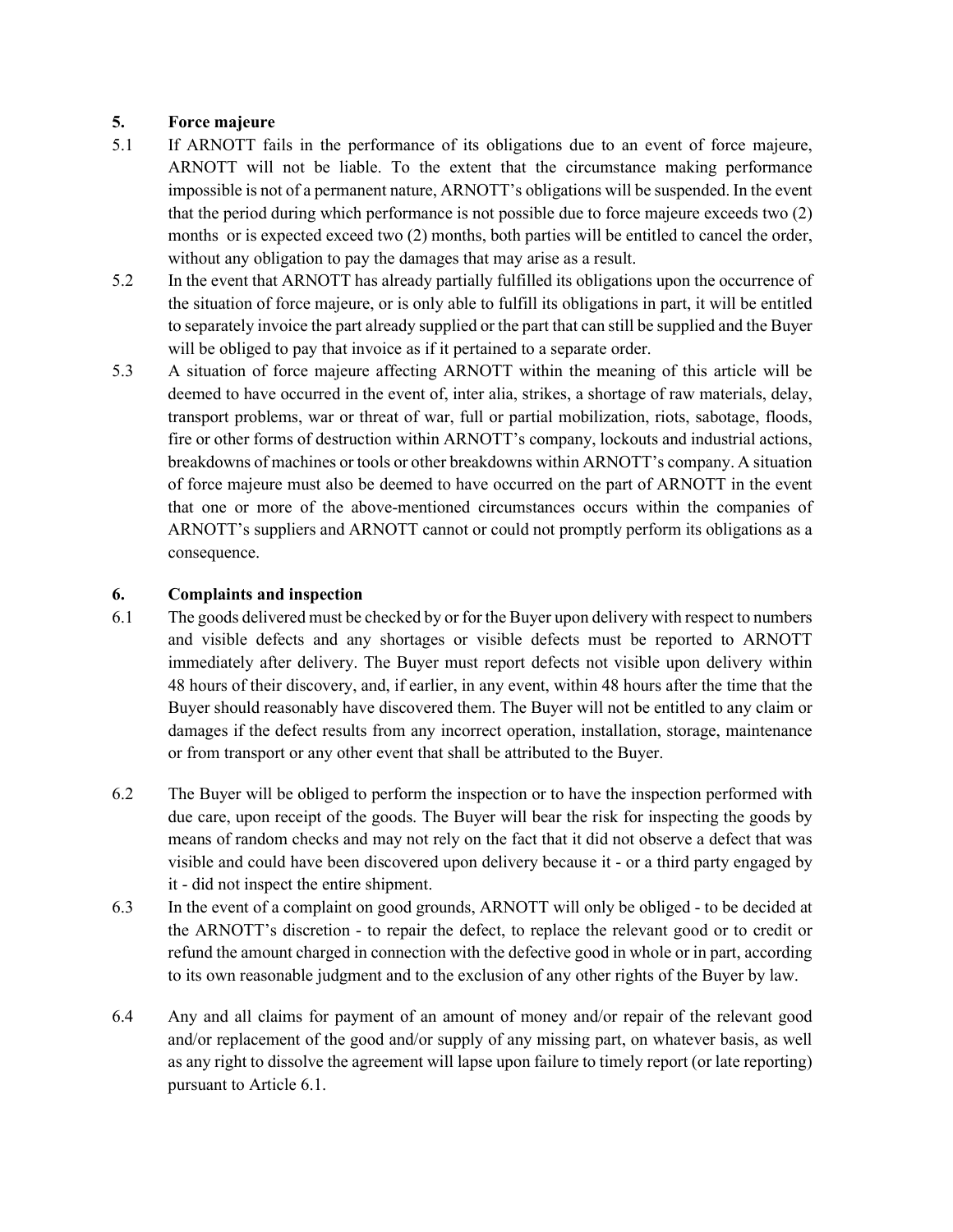# **7. Liability**

- 7.1 Any liability on the part of ARNOTT based upon or attributable to ARNOTT for failure with respect to any offers, orders and agreements to purchase as referred to in these Terms and Conditions, shall be limited to and restricted solely to the provisions of Section 6.3 above.
- 7.2 ARNOTT will assume no liability with respect to damage as a consequence of or related to any errors or omissions in advice rendered by it, nor will it assume any liability with respect to damage as a consequence of or related to errors or omissions in the processing instructions recommended by it.
- 7.3 ARNOTT will not irrespective of the legal basis of the Buyer's claim be liable for any consequential damages, including but not limited to losses due to delays or loss of data, lost profits, missed savings and penalties forfeited by the Buyer.
- 7.4 Nothing in these Terms and Conditions shall exclude or limit ARNOTT's liability in the event that the damage is the consequence of gross negligence or willful misconduct on the part of ARNOTT's executive management.
- 7.5 The Buyer will compensate and indemnify ARNOTT against any claims by third parties and all resulting costs in connection with goods supplied by ARNOTT. **Buyer shall indemnify, defend and hold harmless ARNOTT, its officers, directors, employees, agents, owners, members, managers and Affiliates against and in respect of any and all claims, settlements (at ARNOTT's discretion), demands, losses, costs, expenses, obligations, liabilities, damages, recoveries and deficiencies, including interest, penalties and reasonable attorneys' fees and disbursements (including but not limited to any attorneys' fees and disbursements incident to any appeals), that ARNOTT (its officers, directors, employees, agents, owners, members, managers and Affiliates) may incur or suffer which arise, result from, or relate to either (i) any breach of or failure by Buyer to perform any of its duties and/or responsibilities described in these Terms and Conditions or other instrument furnished or to be furnished by Buyer, (ii) any action (or failure to act) of Buyer, including, without limitation, noncompliance with any local, federal and state statutes, rules and regulations, or (iii) any transfer to third parties or misappropriations of any Products. Buyer shall promptly notify ARNOTT of the existence of any claim, demand or other matter to which Buyer's indemnification obligations would apply, and shall immediately pay such indemnity obligation. ARNOTT shall have the right, but not the obligation, to undertake the defense of, and to compromise or settle the claim or other matter on behalf, for the account, and at the risk of Buyer.**

### **8 Suspension and Dissolution**

Without prejudice to ARNOTT's rights under these terms and conditions or under the law, ARNOTT may, in any event , be entitled to suspend (further) performance or to dissolve any agreement concluded with the Buyer, in whole or in part, if (i) any goods made available by ARNOTT to the Buyer become subject to attachment, (ii) the Buyer is granted a suspension of payments or is declared insolvent or bankrupt, (iii) any permits or licenses required for the performance of the agreement are withdrawn, (iv) the Buyer fails to fulfill one or more of its obligations ensuing from any agreement with ARNOTT, (v) ARNOTT has sound reasons to believe that the Buyer is or will be unable to fulfill its obligations under any agreement, or (vi)